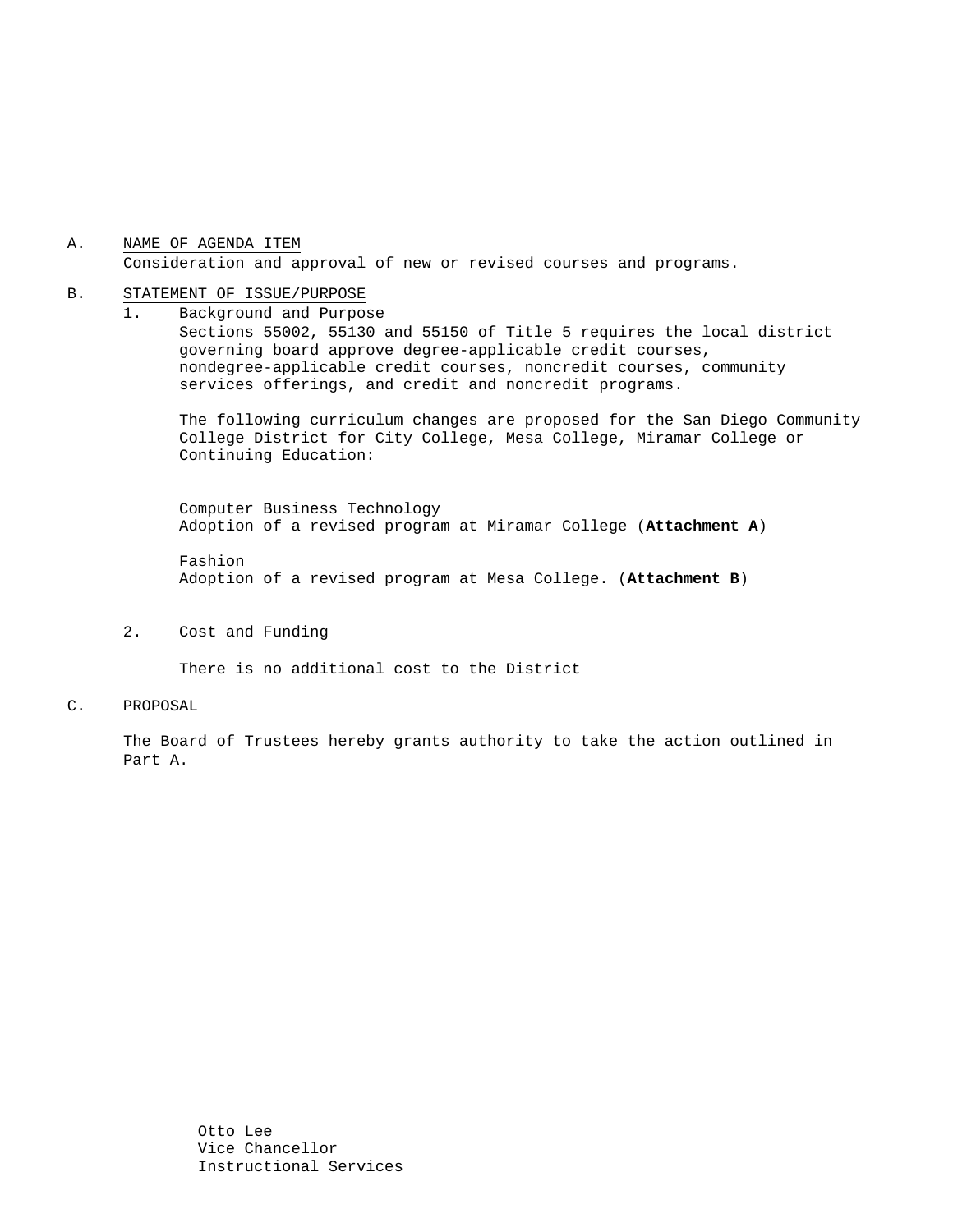### **ACTION**

Adoption of a program revision at Miramar College.

Proposed revised program at Miramar College:

# **Certificate of Achievement Computer Business Technology Microcomputer Applications**

| <b>Courses Required for the Major:</b>                 | Units |
|--------------------------------------------------------|-------|
|                                                        |       |
| CBTE 114 Introduction to Microsoft Windows 1           |       |
|                                                        |       |
| CBTE 122 Intermediate Microsoft Word 3                 |       |
|                                                        |       |
|                                                        |       |
| CBTE 128 Comprehensive Presentations with Powerpoint 3 |       |
|                                                        |       |
| CBTE 151 Introduction to Microsoft Access              |       |
|                                                        |       |
| CBTE 153 Database Development with Access 3            |       |
|                                                        |       |
| CBTE 164 Introduction to Microsoft Outlook 1           |       |
| CBTE 167 Webpage Creation Using Microsoft Expression   |       |
| Web                                                    |       |
|                                                        |       |
| CBTE 200 Office Telecommunications 2                   |       |
|                                                        |       |
|                                                        |       |
| BUSE 119 Business Communications                       |       |
|                                                        |       |

**Total Units = 27 35** 

### **Associate in Science Degree Computer Business Technology Microcomputer Applications**

| <b>Courses Required for the Major:</b>            | <b>Units</b> |
|---------------------------------------------------|--------------|
| CBTE 101 Keyboarding for Computers 1              |              |
| CBTE 114 Introduction to Microsoft Windows 1      |              |
|                                                   |              |
| CBTE 122 Intermediate Microsoft Word 3            |              |
|                                                   |              |
| CBTE 127 Introduction to PowerPoint 2             |              |
| <b>CBTE 128 Comprehensive Presentations with</b>  |              |
|                                                   |              |
|                                                   |              |
| <b>CBTE 151 Introduction to Microsoft Access </b> |              |
|                                                   |              |
| CBTE 153 Database Development with Access  3      |              |
|                                                   |              |
|                                                   |              |
| CBTE 167 Webpage Creation Using Microsoft         |              |
|                                                   |              |
|                                                   |              |
|                                                   |              |
|                                                   |              |
| <b>CBTE 210 Computers in Business or</b>          |              |
|                                                   |              |
|                                                   |              |
| BUSE 119 Business Communications 3                |              |
| Total Units $=$ 36 35                             |              |